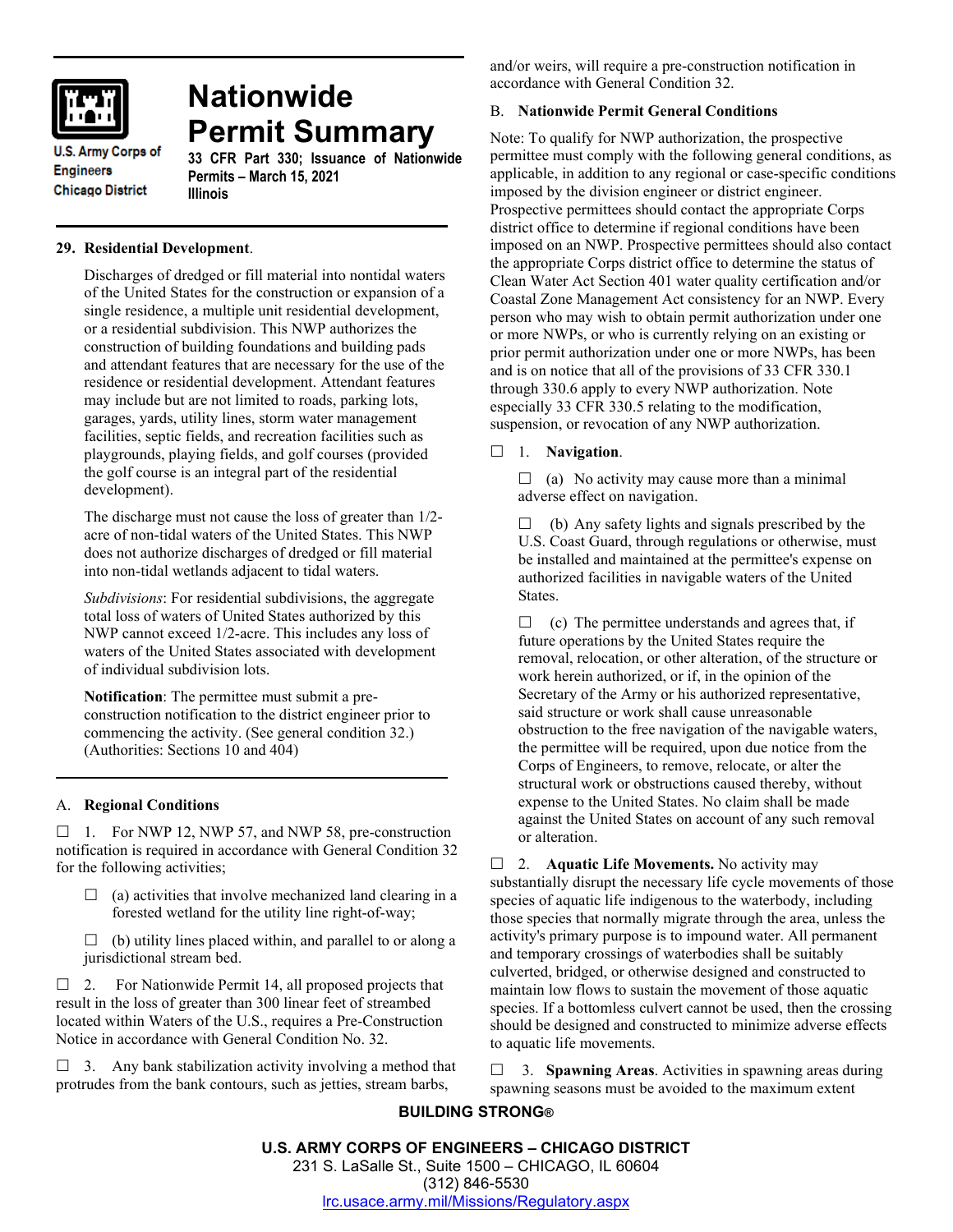Nationwide Permit 29 Summary – Chicago District Illinois **Page 2** Page 2

practicable. Activities that result in the physical destruction (e.g., through excavation, fill, or downstream smothering by substantial turbidity) of an important spawning area are not authorized.

 4. **Migratory Bird Breeding Areas.** Activities in waters of the United States that serve as breeding areas for migratory birds must be avoided to the maximum extent practicable.

 5. **Shellfish Beds**. No activity may occur in areas of concentrated shellfish populations, unless the activity is directly related to a shellfish harvesting activity authorized by NWPs 4 and 48, or is a shellfish seeding or habitat restoration activity authorized by NWP 27.

 6. **Suitable Material**. No activity may use unsuitable material (e.g., trash, debris, car bodies, asphalt, etc.). Material used for construction or discharged must be free from toxic pollutants in toxic amounts (see section 307 of the Clean Water Act).

 7. **Water Supply Intakes**. No activity may occur in the proximity of a public water supply intake, except where the activity is for the repair or improvement of public water supply intake structures or adjacent bank stabilization.

 8. **Adverse Effects from Impoundments**. If the activity creates an impoundment of water, adverse effects to the aquatic system due to accelerating the passage of water, and/or restricting its flow must be minimized to the maximum extent practicable.

 9. **Management of Water Flows**. To the maximum extent practicable, the pre-construction course, condition, capacity, and location of open waters must be maintained for each activity, including stream channelization, storm water management activities, and temporary and permanent road crossings, except as provided below. The activity must be constructed to withstand expected high flows. The activity must not restrict or impede the passage of normal or high flows, unless the primary purpose of the activity is to impound water or manage high flows. The activity may alter the pre-construction course, condition, capacity, and location of open waters if it benefits the aquatic environment (e.g., stream restoration or relocation activities).

 10. **Fills Within 100-Year Floodplains**. The activity must comply with applicable FEMA-approved state or local floodplain management requirements.

□ 11. **Equipment**. Heavy equipment working in wetlands or mudflats must be placed on mats, or other measures must be taken to minimize soil disturbance.

 12. **Soil Erosion and Sediment Controls**. Appropriate soil erosion and sediment controls must be used and maintained in effective operating condition during construction, and all exposed soil and other fills, as well as any work below the ordinary high water mark or high tide line, must be permanently stabilized at the earliest practicable date. Permittees are encouraged to perform work within waters of the United States during periods of low-flow or no-flow, or during low tides.

 13. **Removal of Temporary Fills**. Temporary structures must be removed, to the maximum extent practicable, after their use has been discontinued. Temporary fills must be removed in their entirety and the affected areas returned to pre-construction

elevations. The affected areas must be revegetated, as appropriate.

 14. **Proper Maintenance**. Any authorized structure or fill shall be properly maintained, including maintenance to ensure public safety and compliance with applicable NWP general conditions, as well as any activity-specific conditions added by the district engineer to an NWP authorization.

 15. **Single and Complete Project**. The activity must be a single and complete project. The same NWP cannot be used more than once for the same single and complete project.

# 16. **Wild and Scenic Rivers**.

 $\Box$  (a) No NWP activity may occur in a component of the National Wild and Scenic River System, or in a river officially designated by Congress as a "study river" for possible inclusion in the system while the river is in an official study status, unless the appropriate Federal agency with direct management responsibility for such river, has determined in writing that the proposed activity will not adversely affect the Wild and Scenic River designation or study status.

 $\Box$  (b) If a proposed NWP activity will occur in a component of the National Wild and Scenic River System, or in a river officially designated by Congress as a "study river" for possible inclusion in the system while the river is in an official study status, the permittee must submit a preconstruction notification (see general condition 32). The district engineer will coordinate the PCN with the Federal agency with direct management responsibility for that river. Permittees shall not begin the NWP activity until notified by the district engineer that the Federal agency with direct management responsibility for that river has determined in writing that the proposed NWP activity will not adversely affect the Wild and Scenic River designation or study status.

 $\Box$  (c) Information on Wild and Scenic Rivers may be obtained from the appropriate Federal land management agency responsible for the designated Wild and Scenic River or study river (e.g., National Park Service, U.S. Forest Service, Bureau of Land Management, U.S. Fish and Wildlife Service). Information on these rivers is also available at: http://www.rivers.gov/.

 17. **Tribal Rights**. No activity or its operation may impair reserved tribal rights, including, but not limited to, reserved water rights and treaty fishing and hunting rights.

## 18. **Endangered Species**.

 $\Box$  (a) No activity is authorized under any NWP which is likely to directly or indirectly jeopardize the continued existence of a threatened or endangered species or a species proposed for such designation, as identified under the Federal Endangered Species Act (ESA), or which will directly or indirectly destroy or adversely modify the critical habitat of such species. No activity is authorized under any NWP which "may affect" a listed species or critical habitat, unless ESA section 7 consultation addressing the consequences of the proposed activity on listed species or critical habitat has been completed. See 50 CFR 402.02 for the definition of "effects of the action" for the purposes of ESA section 7 consultation, as well as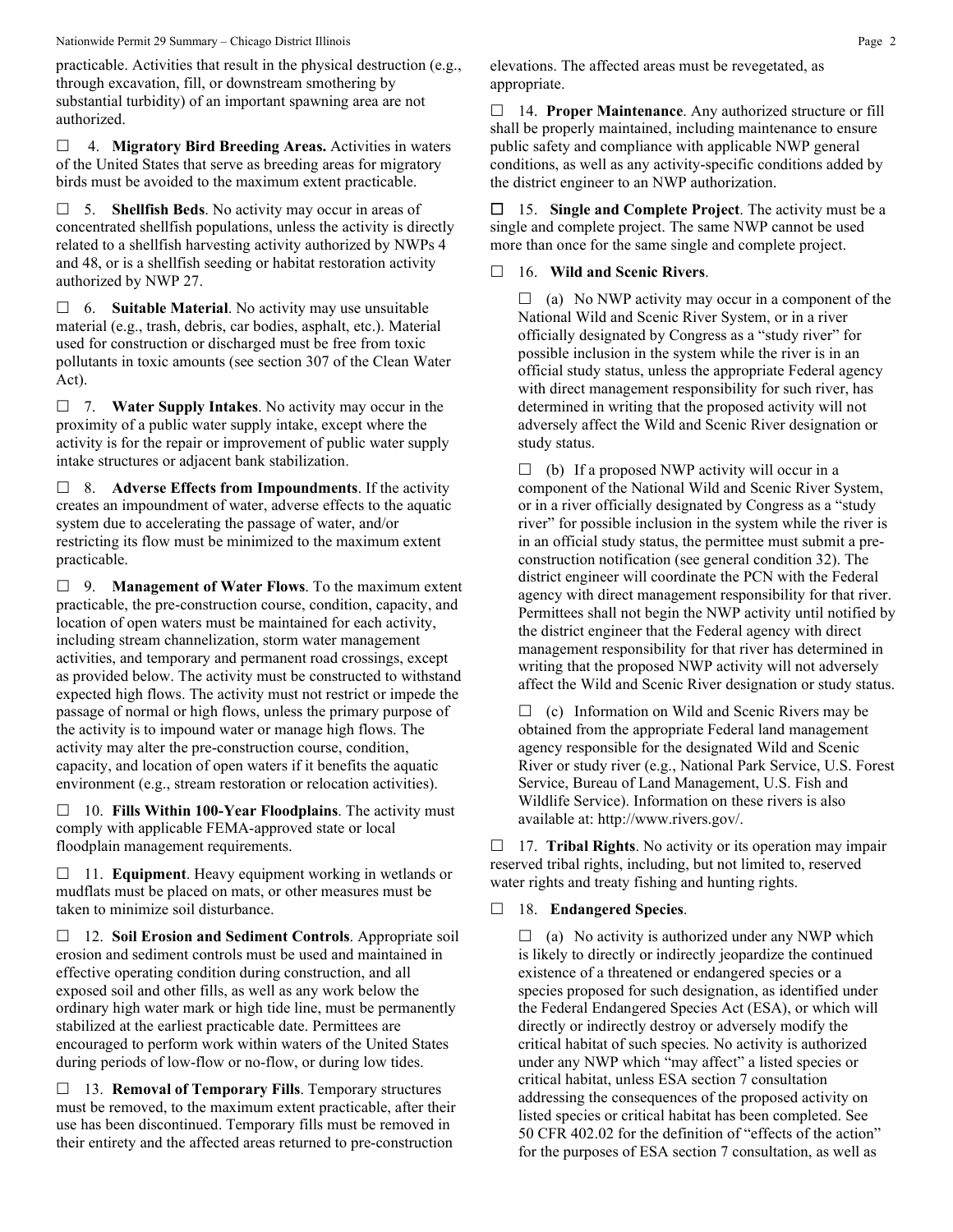50 CFR 402.17, which provides further explanation under ESA section 7 regarding "activities that are reasonably certain to occur" and "consequences caused by the proposed action."

 $\Box$  (b) Federal agencies should follow their own procedures for complying with the requirements of the ESA (see 33 CFR 330.4 $(f)(1)$ ). If pre-construction notification is required for the proposed activity, the Federal permittee must provide the district engineer with the appropriate documentation to demonstrate compliance with those requirements. The district engineer will verify that the appropriate documentation has been submitted. If the appropriate documentation has not been submitted, additional ESA section 7 consultation may be necessary for the activity and the respective federal agency would be responsible for fulfilling its obligation under section 7 of the ESA.

 $\Box$  (c) Non-federal permittees must submit a preconstruction notification to the district engineer if any listed species (or species proposed for listing) or designated critical habitat (or critical habitat proposed such designation) might be affected or is in the vicinity of the activity, or if the activity is located in designated critical habitat or critical habitat proposed for such designation, and shall not begin work on the activity until notified by the district engineer that the requirements of the ESA have been satisfied and that the activity is authorized. For activities that might affect Federally-listed endangered or threatened species (or species proposed for listing) or designated critical habitat (or critical habitat proposed for such designation), the pre-construction notification must include the name(s) of the endangered or threatened species (or species proposed for listing) that might be affected by the proposed activity or that utilize the designated critical habitat (or critical habitat proposed for such designation) that might be affected by the proposed activity. The district engineer will determine whether the proposed activity "may affect" or will have "no effect" to listed species and designated critical habitat and will notify the non-Federal applicant of the Corps' determination within 45 days of receipt of a complete preconstruction notification. For activities where the non-Federal applicant has identified listed species (or species proposed for listing) or designated critical habitat (or critical habitat proposed for such designation) that might be affected or is in the vicinity of the activity, and has so notified the Corps, the applicant shall not begin work until the Corps has provided notification that the proposed activity will have "no effect" on listed species (or species proposed for listing or designated critical habitat (or critical habitat proposed for such designation), or until ESA section 7 consultation or conference has been completed. If the non-Federal applicant has not heard back from the Corps within 45 days, the applicant must still wait for notification from the Corps.

 $\Box$  (d) As a result of formal or informal consultation with the FWS or NMFS the district engineer may add species-specific permit conditions to the NWPs.

 $\Box$  (e) Authorization of an activity by an NWP does not authorize the "take" of a threatened or endangered species as defined under the ESA. In the absence of separate authorization (e.g., an ESA Section 10 Permit, a Biological Opinion with "incidental take" provisions, etc.) from the FWS or the NMFS, the Endangered Species Act prohibits any person subject to the jurisdiction of the United States to take a listed species, where "take" means to harass, harm, pursue, hunt, shoot, wound, kill, trap, capture, or collect, or to attempt to engage in any such conduct. The word "harm" in the definition of "take" means an act which actually kills or injures wildlife. Such an act may include significant habitat modification or degradation where it actually kills or injures wildlife by significantly impairing essential behavioral patterns, including breeding, feeding or sheltering.

 $\Box$  (f) If the non-federal permittee has a valid ESA section  $10(a)(1)(B)$  incidental take permit with an approved Habitat Conservation Plan for a project or a group of projects that includes the proposed NWP activity, the non-federal applicant should provide a copy of that ESA section  $10(a)(1)(B)$  permit with the PCN required by paragraph (c) of this general condition. The district engineer will coordinate with the agency that issued the ESA section  $10(a)(1)(B)$  permit to determine whether the proposed NWP activity and the associated incidental take were considered in the internal ESA section 7 consultation conducted for the ESA section  $10(a)(1)(B)$  permit. If that coordination results in concurrence from the agency that the proposed NWP activity and the associated incidental take were considered in the internal ESA section 7 consultation for the ESA section  $10(a)(1)(B)$  permit, the district engineer does not need to conduct a separate ESA section 7 consultation for the proposed NWP activity. The district engineer will notify the non-federal applicant within 45 days of receipt of a complete pre-construction notification whether the ESA section  $10(a)(1)(B)$  permit covers the proposed NWP activity or whether additional ESA section 7 consultation is required.

 $\Box$  (g) Information on the location of threatened and endangered species and their critical habitat can be obtained directly from the offices of the FWS and NMFS or their world wide web pages at http://www.fws.gov/ or http://www.fws.gov/ipac and http://www.nmfs.noaa.gov/pr/species/esa/ respectively.

 19. **Migratory Birds and Bald and Golden Eagles**. The permittee is responsible for ensuring that an action authorized by NWP complies with the Migratory Bird Treaty Act and the Bald and Golden Eagle Protection Act. The permittee is responsible for contacting the appropriate local office of the U.S. Fish and Wildlife Service to determine what measures, if any, are necessary or appropriate to reduce adverse effects to migratory birds or eagles, including whether "incidental take" permits are necessary and available under the Migratory Bird Treaty Act or Bald and Golden Eagle Protection Act for a particular activity.

#### 20. **Historic Properties**.

 $\Box$  (a) No activity is authorized under any NWP which may have the potential to cause effects to properties listed, or eligible for listing, in the National Register of Historic Places until the requirements of Section 106 of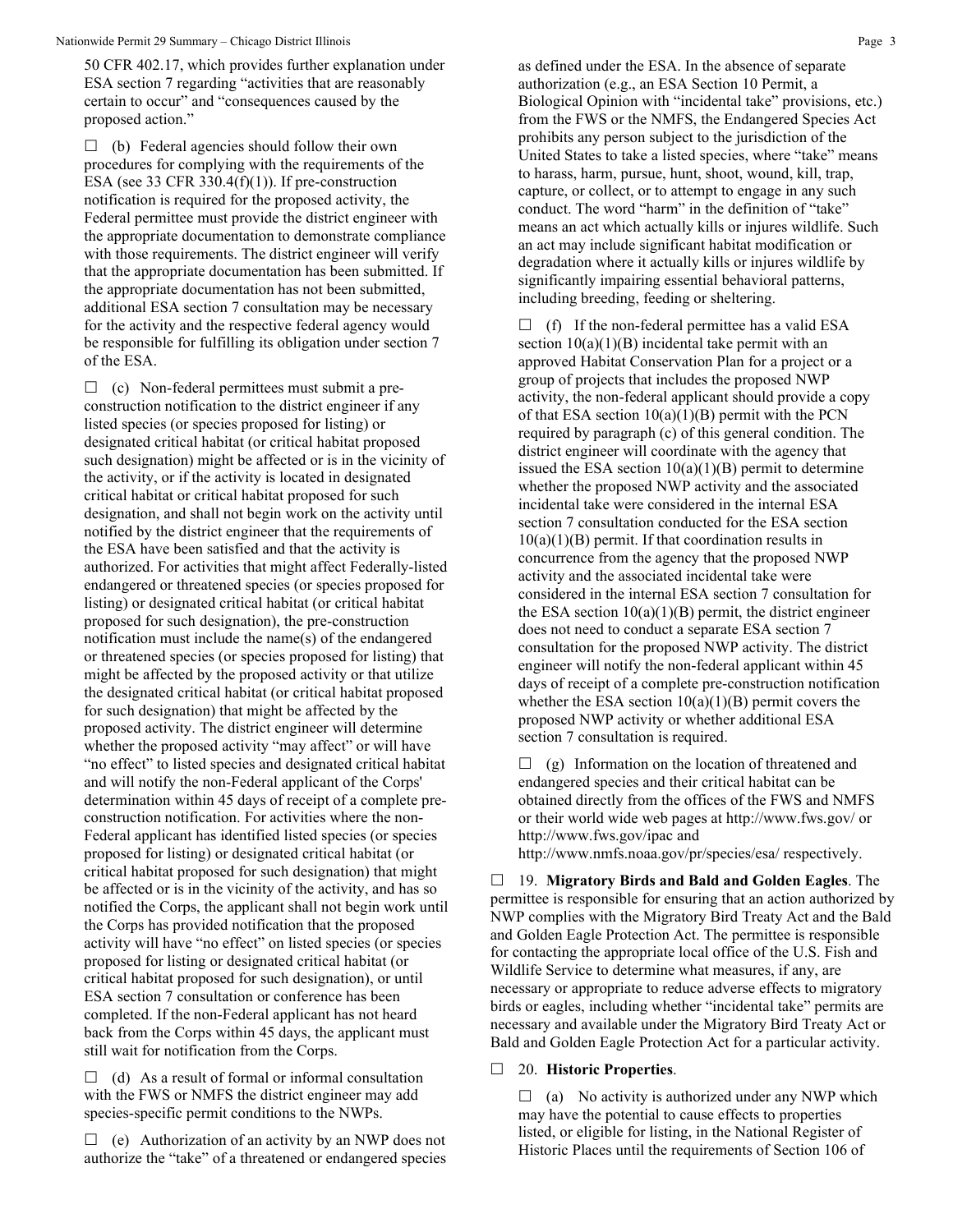the National Historic Preservation Act (NHPA) have been satisfied.

 $\Box$  (b) Federal permittees should follow their own procedures for complying with the requirements of section 106 of the National Historic Preservation Act (see 33 CFR 330.4(g)(1)). If pre-construction notification is required for the proposed NWP activity, the Federal permittee must provide the district engineer with the appropriate documentation to demonstrate compliance with those requirements. The district engineer will verify that the appropriate documentation has been submitted. If the appropriate documentation is not submitted, then additional consultation under section 106 may be necessary. The respective federal agency is responsible for fulfilling its obligation to comply with section 106.

 $\Box$  (c) Non-federal permittees must submit a preconstruction notification to the district engineer if the NWP activity might have the potential to cause effects to any historic properties listed on, determined to be eligible for listing on, or potentially eligible for listing on the National Register of Historic Places, including previously unidentified properties. For such activities, the preconstruction notification must state which historic properties might have the potential to be affected by the proposed NWP activity or include a vicinity map indicating the location of the historic properties or the potential for the presence of historic properties. Assistance regarding information on the location of, or potential for, the presence of historic properties can be sought from the State Historic Preservation Officer, Tribal Historic Preservation Officer, or designated tribal representative, as appropriate, and the National Register of Historic Places (see 33 CFR 330.4(g)). When reviewing pre-construction notifications, district engineers will comply with the current procedures for addressing the requirements of section 106 of the National Historic Preservation Act. The district engineer shall make a reasonable and good faith effort to carry out appropriate identification efforts commensurate with potential impacts, which may include background research, consultation, oral history interviews, sample field investigation, and/or field survey. Based on the information submitted in the PCN and these identification efforts, the district engineer shall determine whether the proposed NWP activity has the potential to cause effects on the historic properties. Section 106 consultation is not required when the district engineer determines that the activity does not have the potential to cause effects on historic properties (see 36 CFR 800.3(a)). Section 106 consultation is required when the district engineer determines that the activity has the potential to cause effects on historic properties. The district engineer will conduct consultation with consulting parties identified under 36 CFR 800.2(c) when he or she makes any of the following effect determinations for the purposes of section 106 of the NHPA: No historic properties affected, no adverse effect, or adverse effect.

 $\Box$  (d) Where the non-Federal applicant has identified historic properties on which the proposed NWP activity might have the potential to cause effects and has so notified the Corps, the non-Federal applicant shall not

begin the activity until notified by the district engineer either that the activity has no potential to cause effects to historic properties or that NHPA section 106 consultation has been completed. For non-federal permittees, the district engineer will notify the prospective permittee within 45 days of receipt of a complete pre-construction notification whether NHPA section 106 consultation is required. If NHPA section 106 consultation is required, the district engineer will notify the non-Federal applicant that he or she cannot begin the activity until section 106 consultation is completed. If the non-Federal applicant has not heard back from the Corps within 45 days, the applicant must still wait for notification from the Corps..

 $\Box$  (e) Prospective permittees should be aware that section 110k of the NHPA (54 U.S.C. 306113) prevents the Corps from granting a permit or other assistance to an applicant who, with intent to avoid the requirements of section 106 of the NHPA, has intentionally significantly adversely affected a historic property to which the permit would relate, or having legal power to prevent it, allowed such significant adverse effect to occur, unless the Corps, after consultation with the Advisory Council on Historic Preservation (ACHP), determines that circumstances justify granting such assistance despite the adverse effect created or permitted by the applicant. If circumstances justify granting the assistance, the Corps is required to notify the ACHP and provide documentation specifying the circumstances, the degree of damage to the integrity of any historic properties affected, and proposed mitigation. This documentation must include any views obtained from the applicant, SHPO/THPO, appropriate Indian tribes if the undertaking occurs on or affects historic properties on tribal lands or affects properties of interest to those tribes, and other parties known to have a legitimate interest in the impacts to the permitted activity on historic properties.

 21. **Discovery of Previously Unknown Remains and Artifacts**. Permittees that discover any previously unknown historic, cultural or archeological remains and artifacts while accomplishing the activity authorized by NWP, they must immediately notify the district engineer of what they have found, and to the maximum extent practicable, avoid construction activities that may affect the remains and artifacts until the required coordination has been completed. The district engineer will initiate the Federal, Tribal, and state coordination required to determine if the items or remains warrant a recovery effort or if the site is eligible for listing in the National Register of Historic Places.

 **22. Designated Critical Resource Waters**. Critical resource waters include, NOAA-managed marine sanctuaries and marine monuments, and National Estuarine Research Reserves. The district engineer may designate, after notice and opportunity for public comment, additional waters officially designated by a state as having particular environmental or ecological significance, such as outstanding national resource waters or state natural heritage sites. The district engineer may also designate additional critical resource waters after notice and opportunity for public comment.

 $\Box$  (a) Discharges of dredged or fill material into waters of the United States are not authorized by NWPs 7, 12,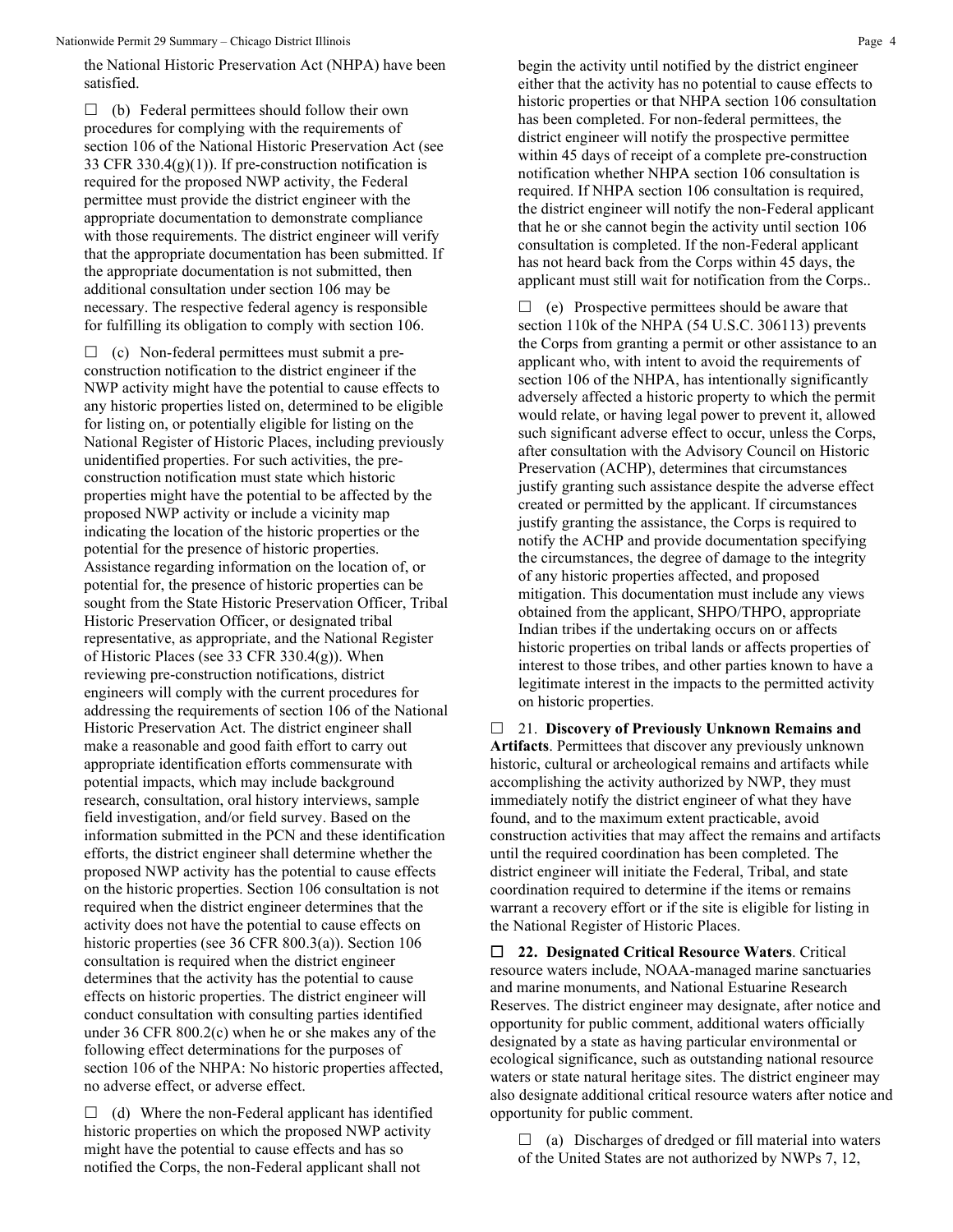Nationwide Permit 29 Summary – Chicago District Illinois **Page 5 Page 5** 

14, 16, 17, 21, 29, 31, 35, 39, 40, 42, 43, 44, 49, 50, 51, 52, 57, and 58 for any activity within, or directly affecting, critical resource waters, including wetlands adjacent to such waters.

 $\Box$  (b) For NWPs 3, 8, 10, 13, 15, 18, 19, 22, 23, 25, 27, 28, 30, 33, 34, 36, 37, 38, and 54, notification is required in accordance with general condition 32, for any activity proposed by permittees in the designated critical resource waters including wetlands adjacent to those waters. The district engineer may authorize activities under these NWPs only after she or he determines that the impacts to the critical resource waters will be no more than minimal.

 **23. Mitigation**. The district engineer will consider the following factors when determining appropriate and practicable mitigation necessary to ensure that the individual and cumulative adverse environmental effects are no more than minimal:

 $\Box$  (a) The activity must be designed and constructed to avoid and minimize adverse effects, both temporary and permanent, to waters of the United States to the maximum extent practicable at the project site (i.e., on site).

 $\Box$  (b) Mitigation in all its forms (avoiding, minimizing, rectifying, reducing, or compensating for resource losses) will be required to the extent necessary to ensure that the individual and cumulative adverse environmental effects are no more than minimal.

 $\Box$  (c) Compensatory mitigation at a minimum one-forone ratio will be required for all wetland losses that exceed 1/10-acre and require pre-construction notification, unless the district engineer determines in writing that either some other form of mitigation would be more environmentally appropriate or the adverse environmental effects of the proposed activity are no more than minimal, and provides an activity-specific waiver of this requirement. For wetland losses of 1/10 acre or less that require pre-construction notification, the district engineer may determine on a case-by-case basis that compensatory mitigation is required to ensure that the activity results in only minimal adverse environmental effects.

 $\Box$  (d) Compensatory mitigation at a minimum one-forone ratio will be required for all losses of stream bed that exceed 3/100-acre and require pre-construction notification, unless the district engineer determines in writing that either some other form of mitigation would be more environmentally appropriate or the adverse environmental effects of the proposed activity are no more than minimal, and provides an activity-specific waiver of this requirement. This compensatory mitigation requirement may be satisfied through the restoration or enhancement of riparian areas next to streams in accordance with paragraph (e) of this general condition. For losses of stream bed of 3/100-acre or less that require pre-construction notification, the district engineer may determine on a case-by-case basis that compensatory mitigation is required to ensure that the activity results in only minimal adverse environmental effects. Compensatory mitigation for losses of streams should be provided, if practicable, through stream rehabilitation,

enhancement, or preservation, since streams are difficultto-replace resources (see  $33 \text{ CFR } 332.3(e)(3)$ ).

 $\Box$  (e) Compensatory mitigation plans for NWP activities in or near streams or other open waters will normally include a requirement for the restoration or enhancement, maintenance, and legal protection (e.g., conservation easements) of riparian areas next to open waters. In some cases, the restoration or maintenance/protection of riparian areas may be the only compensatory mitigation required. If restoring riparian areas involves planting vegetation, only native species should be planted. The width of the required riparian area will address documented water quality or aquatic habitat loss concerns. Normally, the riparian area will be 25 to 50 feet wide on each side of the stream, but the district engineer may require slightly wider riparian areas to address documented water quality or habitat loss concerns. If it is not possible to restore or maintain/protect a riparian area on both sides of a stream, or if the waterbody is a lake or coastal waters, then restoring or maintaining/protecting a riparian area along a single bank or shoreline may be sufficient.

Where both wetlands and open waters exist on the project site, the district engineer will determine the appropriate compensatory mitigation (e.g., riparian areas and/or wetlands compensation) based on what is best for the aquatic environment on a watershed basis. In cases where riparian areas are determined to be the most appropriate form of minimization or compensatory mitigation, the district engineer may waive or reduce the requirement to provide wetland compensatory mitigation for wetland losses.

 $\Box$  (f) Compensatory mitigation projects provided to offset losses of aquatic resources must comply with the applicable provisions of 33 CFR part 332.

 $\Box$  (1) The prospective permittee is responsible for proposing an appropriate compensatory mitigation option if compensatory mitigation is necessary to ensure that the activity results in no more than minimal adverse environmental effects. For the NWPs, the preferred mechanism for providing compensatory mitigation is mitigation bank credits or in-lieu fee program credits (see 33 CFR 332.3(b)(2) and (3)). However, if an appropriate number and type of mitigation bank or in-lieu credits are not available at the time the PCN is submitted to the district engineer, the district engineer may approve the use of permittee-responsible mitigation.

 $\Box$  (2) The amount of compensatory mitigation required by the district engineer must be sufficient to ensure that the authorized activity results in no more than minimal individual and cumulative adverse environmental effects (see 33 CFR 330.1(e)(3)). (See also 33 CFR 332.3(f).)

 $\Box$  (3) Since the likelihood of success is greater and the impacts to potentially valuable uplands are reduced, aquatic resource restoration should be the first compensatory mitigation option considered for permittee-responsible mitigation.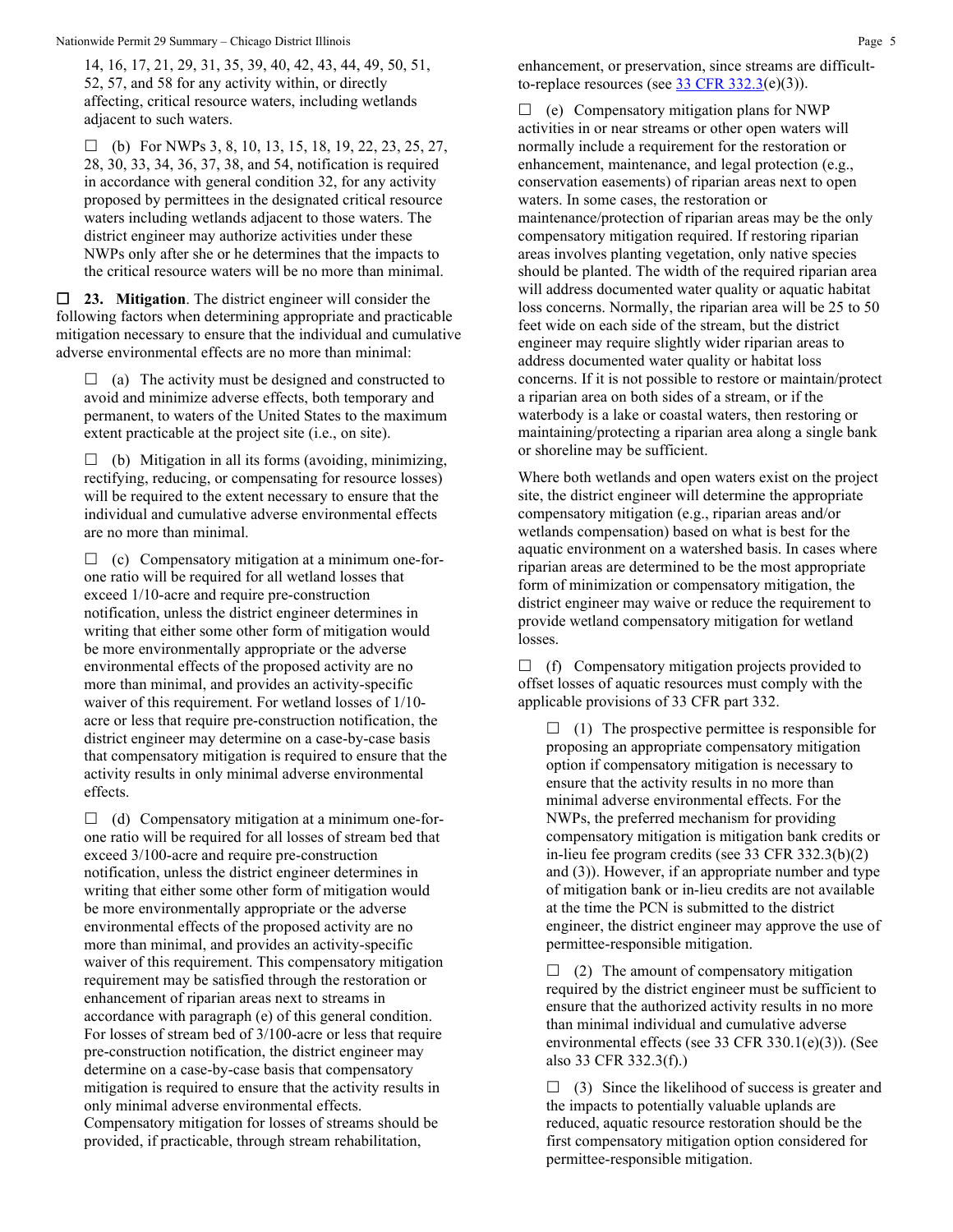$\Box$  (4) If permittee-responsible mitigation is the proposed option, the prospective permittee is responsible for submitting a mitigation plan. A conceptual or detailed mitigation plan may be used by the district engineer to make the decision on the NWP verification request, but a final mitigation plan that addresses the applicable requirements of 33 CFR  $332.4(c)(2)$  through (14) must be approved by the district engineer before the permittee begins work in waters of the United States, unless the district engineer determines that prior approval of the final mitigation plan is not practicable or not necessary to ensure timely completion of the required compensatory mitigation (see 33 CFR 332.3(k)(3)).

 $\Box$  (5) If mitigation bank or in-lieu fee program credits are the proposed option, the mitigation plan needs to address only the baseline conditions at the impact site and the number of credits to be provided (see 33 CFR 332.4(c)(1)(ii)).

 $\Box$  (6) Compensatory mitigation requirements (e.g., resource type and amount to be provided as compensatory mitigation, site protection, ecological performance standards, monitoring requirements) may be addressed through conditions added to the NWP authorization, instead of components of a compensatory mitigation plan (see 33 CFR  $332.4(c)(1)(ii)$ .

 $\Box$  (g) Compensatory mitigation will not be used to increase the acreage losses allowed by the acreage limits of the NWPs. For example, if an NWP has an acreage limit of 1/2-acre, it cannot be used to authorize any NWP activity resulting in the loss of greater than 1/2-acre of waters of the United States, even if compensatory mitigation is provided that replaces or restores some of the lost waters. However, compensatory mitigation can and should be used, as necessary, to ensure that an NWP activity already meeting the established acreage limits also satisfies the no more than minimal impact requirement for the NWPs.

 $\Box$  (h) Permittees may propose the use of mitigation banks, in-lieu fee programs, or permittee-responsible mitigation. When developing a compensatory mitigation proposal, the permittee must consider appropriate and practicable options consistent with the framework at 33 CFR 332.3(b). For activities resulting in the loss of marine or estuarine resources, permittee-responsible mitigation may be environmentally preferable if there are no mitigation banks or in-lieu fee programs in the area that have marine or estuarine credits available for sale or transfer to the permittee. For permittee-responsible mitigation, the special conditions of the NWP verification must clearly indicate the party or parties responsible for the implementation and performance of the compensatory mitigation project, and, if required, its long-term management.

 $\Box$  (i) Where certain functions and services of waters of the United States are permanently adversely affected by a regulated activity, such as discharges of dredged or fill material into waters of the United States that will convert a forested or scrub-shrub wetland to a herbaceous wetland

in a permanently maintained utility line right-of-way, mitigation may be required to reduce the adverse environmental effects of the activity to the no more than minimal level.

 **24. Safety of Impoundment Structures**. To ensure that all impoundment structures are safely designed, the district engineer may require non-Federal applicants to demonstrate that the structures comply with established state dam safety criteria or have been designed by qualified persons. The district engineer may also require documentation that the design has been independently reviewed by similarly qualified persons, and appropriate modifications made to ensure safety.

# **25. Water Quality**.

 $\Box$  (a) Where the certifying authority (state, authorized tribe, or EPA, as appropriate) has not previously certified compliance of an NWP with CWA section 401, a CWA section 401 water quality certification for the proposed discharge must be obtained or waived (see [33 CFR](https://www.federalregister.gov/select-citation/2021/01/13/33-CFR-330.4)   $330.4(c)$  $330.4(c)$ ). If the permittee cannot comply with all of the conditions of a water quality certification previously issued by certifying authority for the issuance of the NWP, then the permittee must obtain a water quality certification or waiver for the proposed discharge in order for the activity to be authorized by an NWP.

 $\Box$  (b) If the NWP activity requires pre-construction notification and the certifying authority has not previously certified compliance of an NWP with CWA section 401, the proposed discharge is not authorized by an NWP until water quality certification is obtained or waived. If the certifying authority issues a water quality certification for the proposed discharge, the permittee must submit a copy of the certification to the district engineer. The discharge is not authorized by an NWP until the district engineer has notified the permittee that the water quality certification requirement has been satisfied by the issuance of a water quality certification or a waiver.

 $\Box$  (c) The district engineer or certifying authority may require additional water quality management measures to ensure that the authorized activity does not result in more than minimal degradation of water quality.

 **26. Coastal Zone Management**. In coastal states where an NWP has not previously received a state coastal zone management consistency concurrence, an individual state coastal zone management consistency concurrence must be obtained, or a presumption of concurrence must occur (see 33 CFR 330.4(d)). If the permittee cannot comply with all of the conditions of a coastal zone management consistency concurrence previously issued by the state, then the permittee must obtain an individual coastal zone management consistency concurrence or presumption of concurrence in order for the activity to be authorized by NWP. The district engineer or a state may require additional measures to ensure that the authorized activity is consistent with state coastal zone management requirements.

 **27. Regional and Case-By-Case Conditions**. The activity must comply with any regional conditions that may have been added by the Division Engineer (see 33 CFR 330.4(e)) and with any case specific conditions added by the Corps or by the state, Indian Tribe, or U.S. EPA in its CWA section 401 Water Quality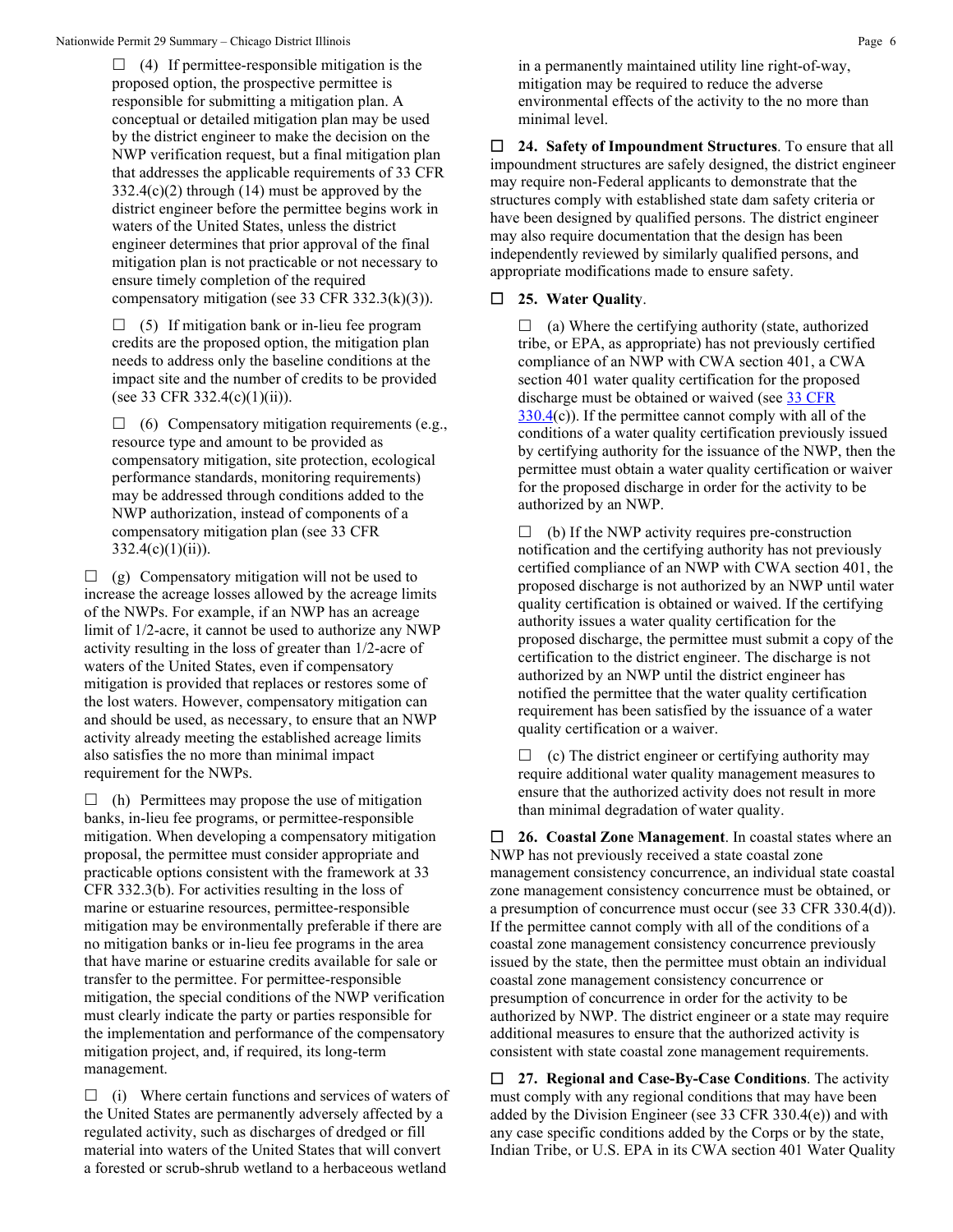Nationwide Permit 29 Summary – Chicago District Illinois **Page 7** Page 7

Certification, or by the state in its Coastal Zone Management Act consistency determination.

 **28. Use of Multiple Nationwide Permits**. The use of more than one NWP for a single and complete project is authorized, subject to the following restrictions:

 $\Box$  (a) If only one of the NWPs used to authorize the single and complete project has a specified acreage limit, the acreage loss of waters of the United States cannot exceed the acreage limit of the NWP with the highest specified acreage limit. For example, if a road crossing over tidal waters is constructed under NWP 14, with associated bank stabilization authorized by NWP 13, the maximum acreage loss of waters of the United States for the total project cannot exceed 1/3-acre.

 $\Box$  (b) If one or more of the NWPs used to authorize the single and complete project has specified acreage limits, the acreage loss of waters of the United States authorized by those NWPs cannot exceed their respective specified acreage limits. For example, if a commercial development is constructed under NWP 39, and the single and complete project includes the filling of an upland ditch authorized by NWP 46, the maximum acreage loss of waters of the United States for the commercial development under NWP 39 cannot exceed 1/2-acre, and the total acreage loss of waters of United States due to the NWP 39 and 46 activities cannot exceed 1 acre.

 **29. Transfer of Nationwide Permit Verifications**. If the permittee sells the property associated with a nationwide permit verification, the permittee may transfer the nationwide permit verification to the new owner by submitting a letter to the appropriate Corps district office to validate the transfer. A copy of the nationwide permit verification must be attached to the letter, and the letter must contain the following statement and signature:

"When the structures or work authorized by this nationwide permit are still in existence at the time the property is transferred, the terms and conditions of this nationwide permit, including any special conditions, will continue to be binding on the new owner(s) of the property. To validate the transfer of this nationwide permit and the associated liabilities associated with compliance with its terms and conditions, have the transferee sign and date below."

(Transferee)

#### (Date)

 **30. Compliance Certification**. Each permittee who receives an NWP verification letter from the Corps must provide a signed certification documenting completion of the authorized activity and implementation of any required compensatory mitigation. The success of any required permittee-responsible mitigation, including the achievement of ecological performance standards, will be addressed separately by the district engineer.

The Corps will provide the permittee the certification document with the NWP verification letter. The certification document will include:

 $\Box$  (a) A statement that the authorized activity was done in accordance with the NWP authorization, including any general, regional, or activity-specific conditions;

 $\Box$  (b) A statement that the implementation of any required compensatory mitigation was completed in accordance with the permit conditions. If credits from a mitigation bank or in-lieu fee program are used to satisfy the compensatory mitigation requirements, the certification must include the documentation required by 33 CFR 332.3(l)(3) to confirm that the permittee secured the appropriate number and resource type of credits; and

 $\Box$  (c) The signature of the permittee certifying the completion of the activity and mitigation.

The completed certification document must be submitted to the district engineer within 30 days of completion of the authorized activity or the implementation of any required compensatory mitigation, whichever occurs later.

 **31. Activities Affecting Structures or Works Built by the United States.** If an NWP activity also requires review by, or permission from, the Corps pursuant to 33 U.S.C. 408 because it will alter or temporarily or permanently occupy or use a U.S. Army Corps of Engineers (USACE) federally authorized Civil Works project (a "USACE project"), the prospective permittee must submit a pre-construction notification. See paragraph (b)(10) of general condition 32. An activity that requires section 408 permission and/or review is not authorized by NWP until the appropriate Corps office issues the section 408 permission or completes its review to alter, occupy, or use the USACE project, and the district engineer issues a written NWP verification.

## **32. Pre-Construction Notification**.

 $\Box$  (a) **Timing**. Where required by the terms of the NWP, the prospective permittee must notify the district engineer by submitting a pre-construction notification (PCN) as early as possible. The district engineer must determine if the PCN is complete within 30 calendar days of the date of receipt and, if the PCN is determined to be incomplete, notify the prospective permittee within that 30 day period to request the additional information necessary to make the PCN complete. The request must specify the information needed to make the PCN complete. As a general rule, district engineers will request additional information necessary to make the PCN complete only once. However, if the prospective permittee does not provide all of the requested information, then the district engineer will notify the prospective permittee that the PCN is still incomplete and the PCN review process will not commence until all of the requested information has been received by the district engineer. The prospective permittee shall not begin the activity until either:

 $\Box$  (1) He or she is notified in writing by the district engineer that the activity may proceed under the NWP with any special conditions imposed by the district or division engineer; or

 $\Box$  (2) 45 calendar days have passed from the district engineer's receipt of the complete PCN and the prospective permittee has not received written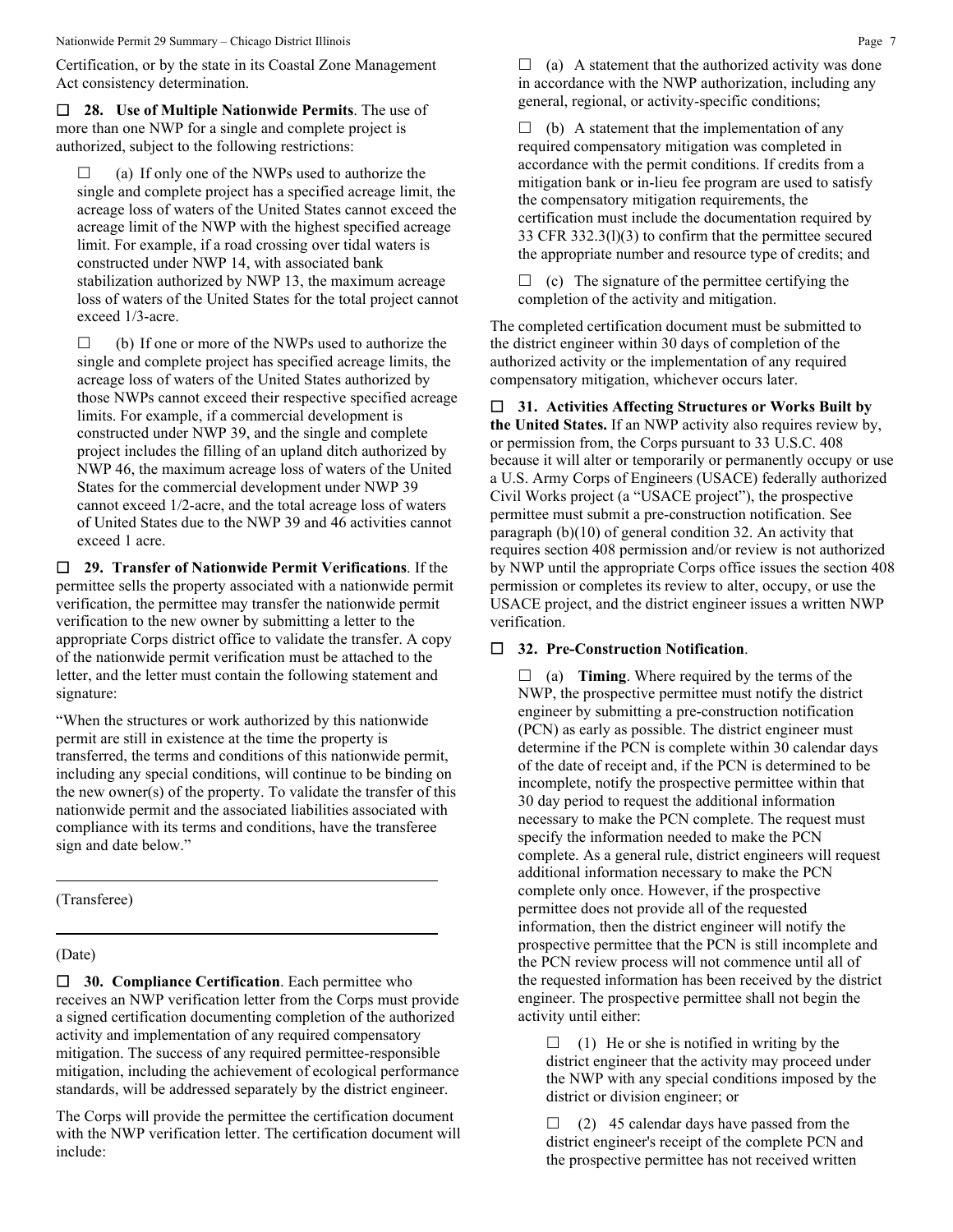Nationwide Permit 29 Summary – Chicago District Illinois **Page 8** 8

notice from the district or division engineer. However, if the permittee was required to notify the Corps pursuant to general condition 18 that listed species or critical habitat might be affected or are in the vicinity of the activity, or to notify the Corps pursuant to general condition 20 that the activity might have the potential to cause effects to historic properties, the permittee cannot begin the activity until receiving written notification from the Corps that there is "no effect" on listed species or "no potential to cause effects" on historic properties, or that any consultation required under Section 7 of the Endangered Species Act (see 33 CFR 330.4(f)) and/or section 106 of the National Historic Preservation Act (see 33 CFR 330.4(g)) has been completed. If the proposed activity requires a written waiver to exceed specified limits of an NWP, the permittee may not begin the activity until the district engineer issues the waiver. If the district or division engineer notifies the permittee in writing that an individual permit is required within 45 calendar days of receipt of a complete PCN, the permittee cannot begin the activity until an individual permit has been obtained. Subsequently, the permittee's right to proceed under the NWP may be modified, suspended, or revoked only in accordance with the procedure set forth in 33 CFR 330.5(d)(2).

 (b) **Contents of Pre-Construction Notification**. The PCN must be in writing and include the following information:

 $\Box$  (1) Name, address and telephone numbers of the prospective permittee;

 $\Box$  (2) Location of the proposed activity;

 $\Box$  (3) Identify the specific NWP or NWP(s) the prospective permittee wants to use to authorize the proposed activity;

 $\Box$  (4) (i) A description of the proposed activity; the activity's purpose; direct and indirect adverse environmental effects the activity would cause, including the anticipated amount of loss of wetlands, other special aquatic sites, and other waters expected to result from the NWP activity, in acres, linear feet, or other appropriate unit of measure; a description of any proposed mitigation measures intended to reduce the adverse environmental effects caused by the proposed activity; and any other NWP(s), regional general permit(s), or individual permit(s) used or intended to be used to authorize any part of the proposed project or any related activity, including other separate and distant crossings for linear projects that require Department of the Army authorization but do not require pre-construction notification.The description of the proposed activity and any proposed mitigation measures should be sufficiently detailed to allow the district engineer to determine that the adverse environmental effects of the activity will be no more than minimal and to determine the need for compensatory mitigation or other mitigation measures.

 $\Box$  (ii) For linear projects where one or more single and complete crossings require preconstruction notification, the PCN must include the quantity of anticipated losses of wetlands, other special aquatic sites, and other waters for each single and complete crossing of those wetlands, other special aquatic sites, and other waters (including those single and complete crossings authorized by NWP but do not require PCNs). This information will be used by the district engineer to evaluate the cumulative adverse environmental effects of the proposed linear project, and does not change those non-PCN NWP activities into NWP PCNs.

 $\Box$  (iii) Sketches should be provided when necessary to show that the activity complies with the terms of the NWP. (Sketches usually clarify the activity and when provided results in a quicker decision. Sketches should contain sufficient detail to provide an illustrative description of the proposed activity (e.g., a conceptual plan), but do not need to be detailed engineering plans);

 $\Box$  (5) The PCN must include a delineation of wetlands, other special aquatic sites, and other waters, such as lakes and ponds, perennial, and intermittent, on the project site. Wetland delineations must be prepared in accordance with the current method required by the Corps. The permittee may ask the Corps to delineate the special aquatic sites and other waters on the project site, but there may be a delay if the Corps does the delineation, especially if the project site is large or contains many wetlands, other special aquatic sites, and other waters. Furthermore, the 45-day period will not start until the delineation has been submitted to or completed by the Corps, as appropriate;

 $\Box$  (6) If the proposed activity will result in the loss of greater than 1/10-acre of wetlands or 3/100 acre of stream bed and a PCN is required, the prospective permittee must submit a statement describing how the mitigation requirement will be satisfied, or explaining why the adverse environmental effects are no more than minimal and why compensatory mitigation should not be required. As an alternative, the prospective permittee may submit a conceptual or detailed mitigation plan.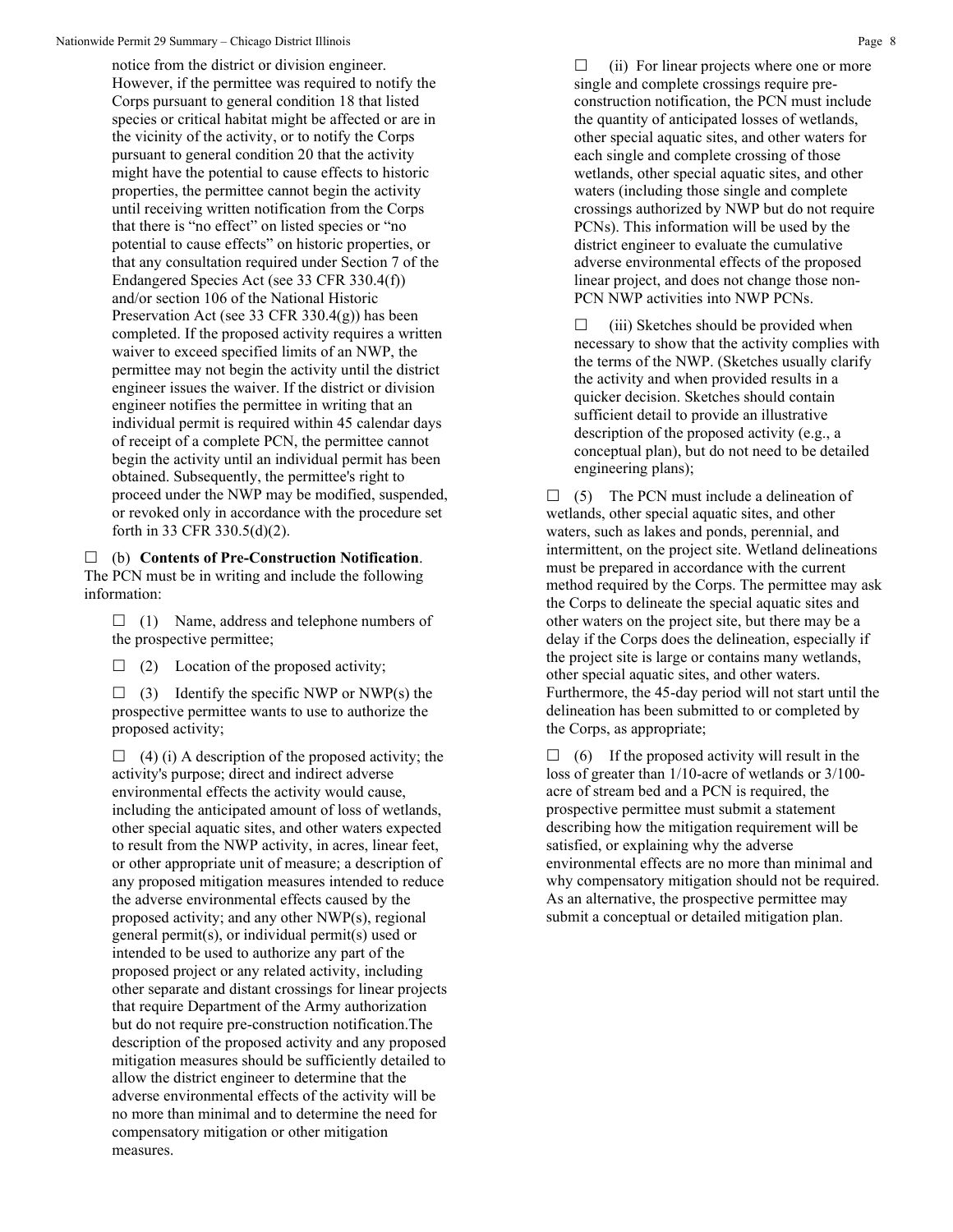$\Box$  (7) For non-federal permittees, if any listed species (or species proposed for listing) or designated critical habitat (or critical habitat proposed for such designation) might be affected or is in the vicinity of the activity, or if the activity is located in designated critical habitat (or critical habitat proposed for such designation), the PCN must include the name(s) of those endangered or threatened species (or species proposed for listing) that might be affected by the proposed activity or utilize the designated critical habitat (or critical habitat proposed for such designation) that might be affected by the proposed activity. For NWP activities that require pre-construction notification, Federal permittees must provide documentation demonstrating compliance with the Endangered Species Act;

 $\Box$  (8) For non-federal permittees, if the NWP activity might have the potential to cause effects to a historic property listed on, determined to be eligible for listing on, or potentially eligible for listing on, the National Register of Historic Places, the PCN must state which historic property might have the potential to be affected by the proposed activity or include a vicinity map indicating the location of the historic property. For NWP activities that require preconstruction notification, Federal permittees must provide documentation demonstrating compliance with section 106 of the National Historic Preservation Act;

 $\Box$  (9) For an activity that will occur in a component of the National Wild and Scenic River System, or in a river officially designated by Congress as a "study river" for possible inclusion in the system while the river is in an official study status, the PCN must identify the Wild and Scenic River or the "study river" (see general condition 16); and

 $\Box$  (10) For an NWP activity that requires permission from, or review by, the Corps pursuant to 33 U.S.C. 408 because it will alter or temporarily or permanently occupy or use a U.S. Army Corps of Engineers federally authorized civil works project, the pre-construction notification must include a statement confirming that the project proponent has submitted a written request for section 408 permission from, or review by, the Corps office having jurisdiction over that USACE project.

 (c) **Form of Pre-Construction Notification.** The nationwide permit pre-construction notification form (Form ENG 6082) should be used for NWP PCNs. A letter containing the required information may also be used. Applicants may provide electronic files of PCNs and supporting materials if the district engineer has established tools and procedures for electronic submittals.

(d) **Agency Coordination**:

 $\Box$  (1) The district engineer will consider any comments from Federal and state agencies concerning the proposed activity's compliance with the terms and conditions of the NWPs and the need for mitigation to reduce the activity's adverse environmental effects so that they are no more than minimal.

 $\Box$  (2) Agency coordination is required for:

i) All NWP activities that require preconstruction notification and result in the loss of greater than 1/2-acre of waters of the United States;

ii) NWP 13 activities in excess of 500 linear feet, fills greater than one cubic yard per running foot, or involve discharges of dredged or fill material into special aquatic sites; and

(iii) NWP 54 activities in excess of 500 linear feet, or that extend into the waterbody more than 30 feet from the mean low water line in tidal waters or the ordinary high water mark in the Great Lakes.

 $\Box$  (3) When agency coordination is required, the district engineer will immediately provide (e.g., via email, facsimile transmission, overnight mail, or other expeditious manner) a copy of the complete PCN to the appropriate Federal or state offices (FWS, state natural resource or water quality agency, EPA, and, if appropriate, the NMFS). With the exception of NWP 37, these agencies will have 10 calendar days from the date the material is transmitted to notify the district engineer via telephone, facsimile transmission, or email that they intend to provide substantive, site-specific comments. The comments must explain why the agency believes the adverse environmental effects will be more than minimal. If so contacted by an agency, the district engineer will wait an additional 15 calendar days before making a decision on the pre-construction notification. The district engineer will fully consider agency comments received within the specified time frame concerning the proposed activity's compliance with the terms and conditions of the NWPs, including the need for mitigation to ensure that the net adverse environmental effects of the proposed activity are no more than minimal. The district engineer will provide no response to the resource agency, except as provided below. The district engineer will indicate in the administrative record associated with each preconstruction notification that the resource agencies' concerns were considered. For NWP 37, the emergency watershed protection and rehabilitation activity may proceed immediately in cases where there is an unacceptable hazard to life or a significant loss of property or economic hardship will occur. The district engineer will consider any comments received to decide whether the NWP 37 authorization should be modified, suspended, or revoked in accordance with the procedures at 33 CFR 330.5.

 $\Box$  (4) In cases of where the prospective permittee is not a Federal agency, the district engineer will provide a response to NMFS within 30 calendar days of receipt of any Essential Fish Habitat conservation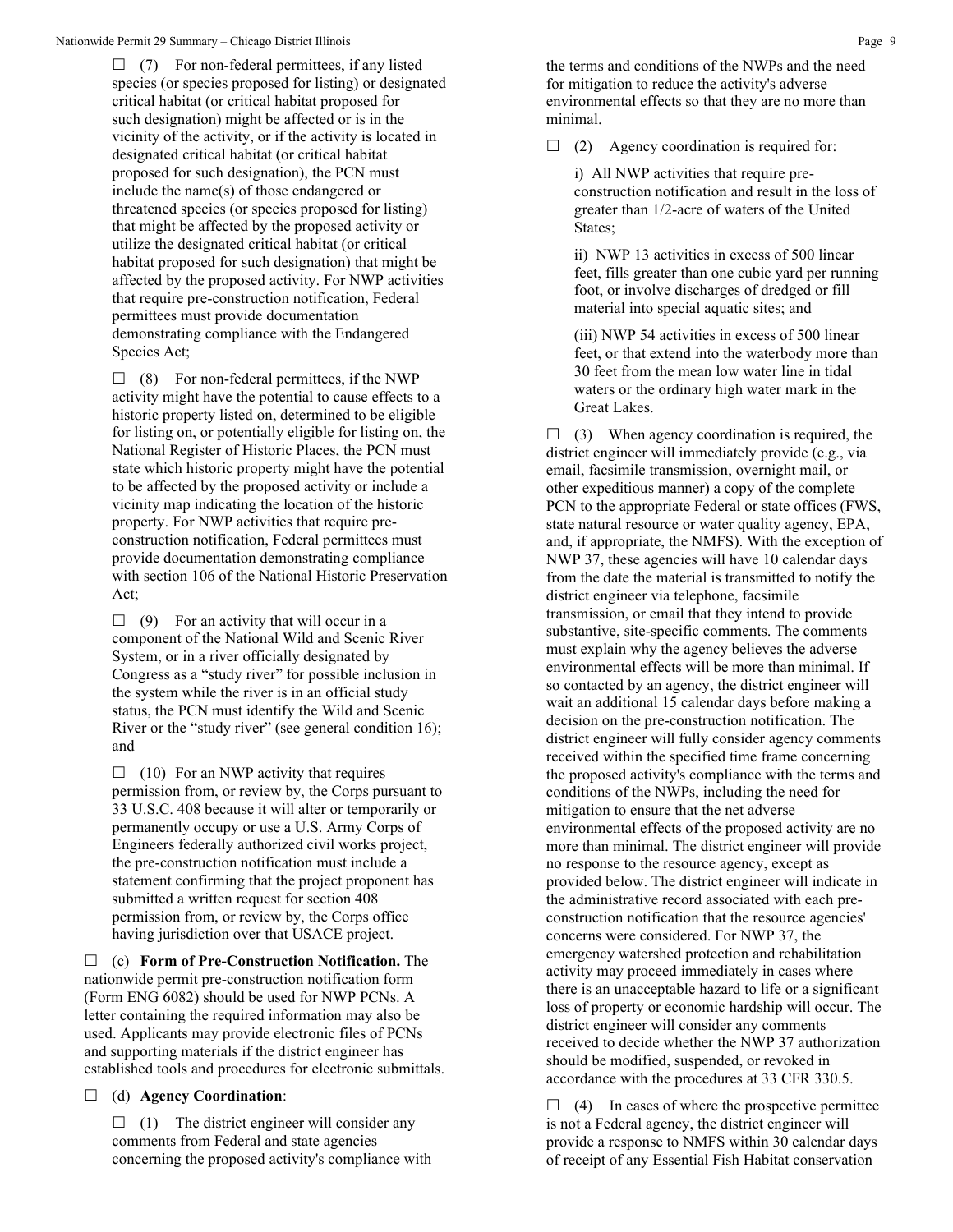recommendations, as required by section 305(b)(4)(B) of the Magnuson-Stevens Fishery Conservation and Management Act.

 $\Box$  (5) Applicants are encouraged to provide the Corps with either electronic files or multiple copies of pre-construction notifications to expedite agency coordination.

#### **C. District Engineer's Decision**

 $\Box$  1. In reviewing the PCN for the proposed activity, the district engineer will determine whether the activity authorized by the NWP will result in more than minimal individual or cumulative adverse environmental effects or may be contrary to the public interest. If a project proponent requests authorization by a specific NWP, the district engineer should issue the NWP verification for that activity if it meets the terms and conditions of that NWP, unless he or she determines, after considering mitigation, that the proposed activity will result in more than minimal individual and cumulative adverse effects on the aquatic environment and other aspects of the public interest and exercises discretionary authority to require an individual permit for the proposed activity. For a linear project, this determination will include an evaluation of the single and complete crossings of waters of the United States that require PCNs to determine whether they individually satisfy the terms and conditions of the NWP(s), as well as the cumulative effects caused by all of the crossings of waters of the United States authorized by NWP. If an applicant requests a waiver of an applicable limit, as provided for in NWPs 13, 36, or 54, the district engineer will only grant the waiver upon a written determination that the NWP activity will result in only minimal individual and cumulative adverse environmental effects.

 $\Box$  2. When making minimal adverse environmental effects determinations the district engineer will consider the direct and indirect effects caused by the NWP activity. He or she will also consider the cumulative adverse environmental effects caused by activities authorized by NWP and whether those cumulative adverse environmental effects are no more than minimal. The district engineer will also consider site specific factors, such as the environmental setting in the vicinity of the NWP activity, the type of resource that will be affected by the NWP activity, the functions provided by the aquatic resources that will be affected by the NWP activity, the degree or magnitude to which the aquatic resources perform those functions, the extent that aquatic resource functions will be lost as a result of the NWP activity (e.g., partial or complete loss), the duration of the adverse effects (temporary or permanent), the importance of the aquatic resource functions to the region (e.g., watershed or ecoregion), and mitigation required by the district engineer. If an appropriate functional or condition assessment method is available and practicable to use, that assessment method may be used by the district engineer to assist in the minimal adverse environmental effects determination. The district engineer may add case-specific special conditions to the NWP authorization to address site-specific environmental concerns.

 $\Box$  3. If the proposed activity requires a PCN and will result in a loss of greater than 1/10-acre of wetlands or 3/100 acre of stream bed, the prospective permittee should submit a mitigation proposal with the PCN. Applicants may also

propose compensatory mitigation for NWP activities with smaller impacts, or for impacts to other types of waters. The district engineer will consider any proposed compensatory mitigation or other mitigation measures the applicant has included in the proposal in determining whether the net adverse environmental effects of the proposed activity are no more than minimal. The compensatory mitigation proposal may be either conceptual or detailed. If the district engineer determines that the activity complies with the terms and conditions of the NWP and that the adverse environmental effects are no more than minimal, after considering mitigation, the district engineer will notify the permittee and include any activity-specific conditions in the NWP verification the district engineer deems necessary. Conditions for compensatory mitigation requirements must comply with the appropriate provisions at  $33 \text{ CFR } 332.3(k)$ . The district engineer must approve the final mitigation plan before the permittee commences work in waters of the United States, unless the district engineer determines that prior approval of the final mitigation plan is not practicable or not necessary to ensure timely completion of the required compensatory mitigation. If the prospective permittee elects to submit a compensatory mitigation plan with the PCN, the district engineer will expeditiously review the proposed compensatory mitigation plan. The district engineer must review the proposed compensatory mitigation plan within 45 calendar days of receiving a complete PCN and determine whether the proposed mitigation would ensure that the NWP activity results in no more than minimal adverse environmental effects. If the net adverse environmental effects of the NWP activity (after consideration of the mitigation proposal) are determined by the district engineer to be no more than minimal, the district engineer will provide a timely written response to the applicant. The response will state that the NWP activity can proceed under the terms and conditions of the NWP, including any activity-specific conditions added to the NWP authorization by the district engineer.

 $\Box$  4. If the district engineer determines that the adverse environmental effects of the proposed activity are more than minimal, then the district engineer will notify the applicant either: (a) That the activity does not qualify for authorization under the NWP and instruct the applicant on the procedures to seek authorization under an individual permit; (b) that the activity is authorized under the NWP subject to the applicant's submission of a mitigation plan that would reduce the adverse environmental effects so that they are no more than minimal; or (c) that the activity is authorized under the NWP with specific modifications or conditions. Where the district engineer determines that mitigation is required to ensure no more than minimal adverse environmental effects, the activity will be authorized within the 45-day PCN period (unless additional time is required to comply with general conditions 18, 20, and/or 31), with activity-specific conditions that state the mitigation requirements. The authorization will include the necessary conceptual or detailed mitigation plan or a requirement that the applicant submit a mitigation plan that would reduce the adverse environmental effects so that they are no more than minimal. When compensatory mitigation is required, no work in waters of the United States may occur until the district engineer has approved a specific mitigation plan or has determined that prior approval of a final mitigation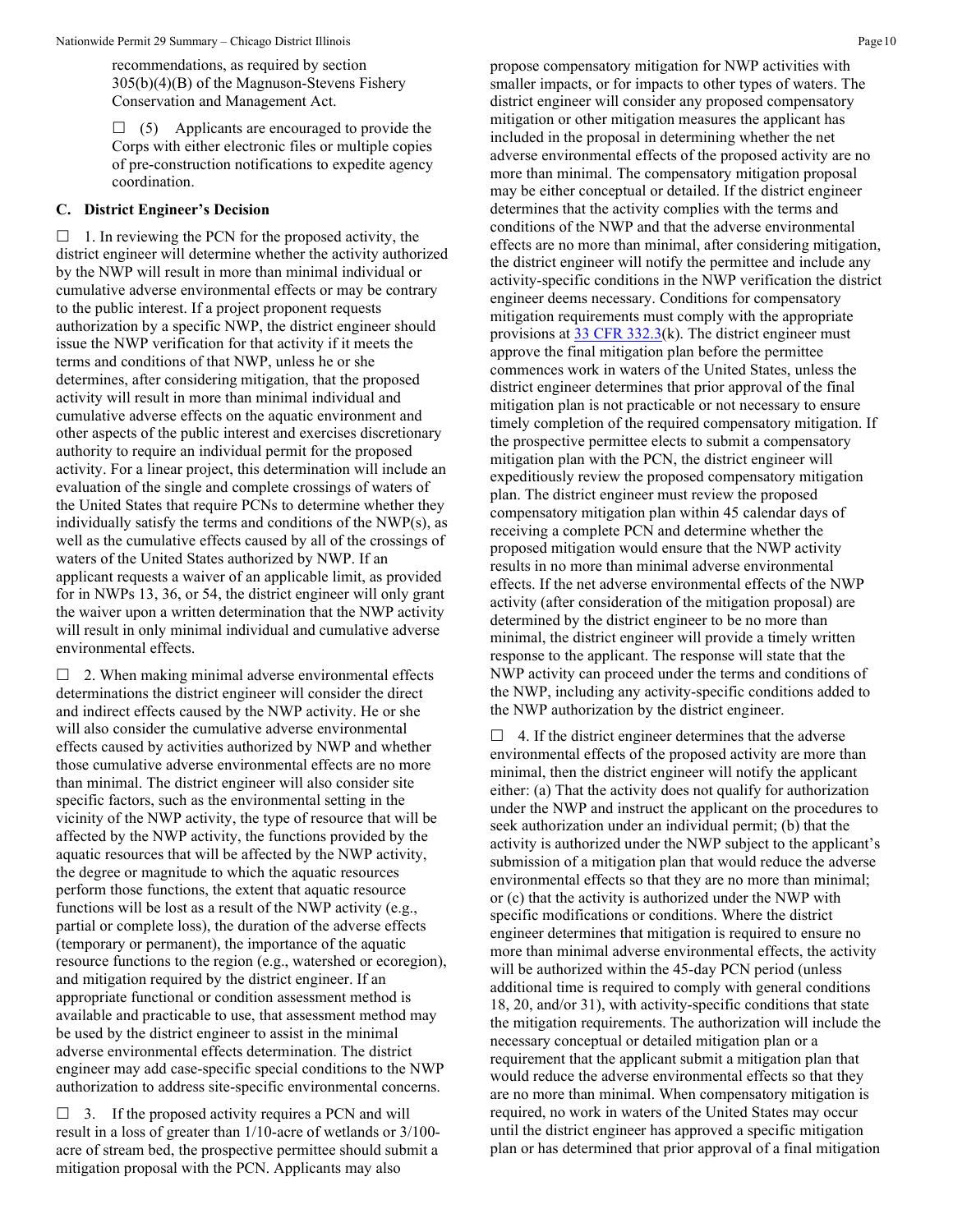plan is not practicable or not necessary to ensure timely completion of the required compensatory mitigation.

#### D. **Further Information**

1. District engineers have authority to determine if an activity complies with the terms and conditions of an NWP.

2. NWPs do not obviate the need to obtain other federal, state, or local permits, approvals, or authorizations required by law.

3. NWPs do not grant any property rights or exclusive privileges.

4. NWPs do not authorize any injury to the property or rights of others.

5. NWPs do not authorize interference with any existing or proposed Federal project (see general condition 31).

#### E. **Definitions**

**Best management practices (BMPs)**: Policies, practices, procedures, or structures implemented to mitigate the adverse environmental effects on surface water quality resulting from development. BMPs are categorized as structural or nonstructural.

**Compensatory mitigation**: The restoration (re-establishment or rehabilitation), establishment (creation), enhancement, and/or in certain circumstances preservation of aquatic resources for the purposes of offsetting unavoidable adverse impacts which remain after all appropriate and practicable avoidance and minimization has been achieved.

**Currently serviceable**: Useable as is or with some maintenance, but not so degraded as to essentially require reconstruction.

**Direct effects**: Effects that are caused by the activity and occur at the same time and place.

**Discharge**: The term "discharge" means any discharge of dredged or fill material into waters of the United States.

**Ecological reference:** A model used to plan and design an aquatic habitat and riparian area restoration, enhancement, or establishment activity under NWP 27. An ecological reference may be based on the structure, functions, and dynamics of an aquatic habitat type or a riparian area type that currently exists in the region where the proposed NWP 27 activity is located. Alternatively, an ecological reference may be based on a conceptual model for the aquatic habitat type or riparian area type to be restored, enhanced, or established as a result of the proposed NWP 27 activity. An ecological reference takes into account the range of variation of the aquatic habitat type or riparian area type in the region.

**Enhancement**: The manipulation of the physical, chemical, or biological characteristics of an aquatic resource to heighten, intensify, or improve a specific aquatic resource function(s). Enhancement results in the gain of selected aquatic resource function(s), but may also lead to a decline in other aquatic resource function(s). Enhancement does not result in a gain in aquatic resource area.

**Establishment (creation):** The manipulation of the physical, chemical, or biological characteristics present to develop an

aquatic resource that did not previously exist at an upland site. Establishment results in a gain in aquatic resource area.

**High Tide Line**: The line of intersection of the land with the water's surface at the maximum height reached by a rising tide. The high tide line may be determined, in the absence of actual data, by a line of oil or scum along shore objects, a more or less continuous deposit of fine shell or debris on the foreshore or berm, other physical markings or characteristics, vegetation lines, tidal gages, or other suitable means that delineate the general height reached by a rising tide. The line encompasses spring high tides and other high tides that occur with periodic frequency but does not include storm surges in which there is a departure from the normal or predicted reach of the tide due to the piling up of water against a coast by strong winds such as those accompanying a hurricane or other intense storm.

**Historic Property**: Any prehistoric or historic district, site (including archaeological site), building, structure, or other object included in, or eligible for inclusion in, the National Register of Historic Places maintained by the Secretary of the Interior. This term includes artifacts, records, and remains that are related to and located within such properties. The term includes properties of traditional religious and cultural importance to an Indian tribe or Native Hawaiian organization and that meet the National Register criteria (36 CFR part 60).

**Independent utility**: A test to determine what constitutes a single and complete non-linear project in the Corps Regulatory Program. A project is considered to have independent utility if it would be constructed absent the construction of other projects in the project area. Portions of a multi-phase project that depend upon other phases of the project do not have independent utility. Phases of a project that would be constructed even if the other phases were not built can be considered as separate single and complete projects with independent utility.

**Indirect effects**: Effects that are caused by the activity and are later in time or farther removed in distance, but are still reasonably foreseeable.

**Loss of waters of the United States**: Waters of the United States that are permanently adversely affected by filling, flooding, excavation, or drainage because of the regulated activity. The loss of stream bed includes the acres of stream bed that are permanently adversely affected by filling or excavation because of the regulated activity. Permanent adverse effects include permanent discharges of dredged or fill material that change an aquatic area to dry land, increase the bottom elevation of a waterbody, or change the use of a waterbody. The acreage of loss of waters of the United States is a threshold measurement of the impact to jurisdictional waters for determining whether a project may qualify for an NWP; it is not a net threshold that is calculated after considering compensatory mitigation that may be used to offset losses of aquatic functions and services. Waters of the United States temporarily filled, flooded, excavated, or drained, but restored to pre-construction contours and elevations after construction, are not included in the measurement of loss of waters of the United States. Impacts resulting from activities that do not require Department of the Army authorization, such as activities eligible for exemptions under section 404(f) of the Clean Water Act, are not considered when calculating the loss of waters of the United States.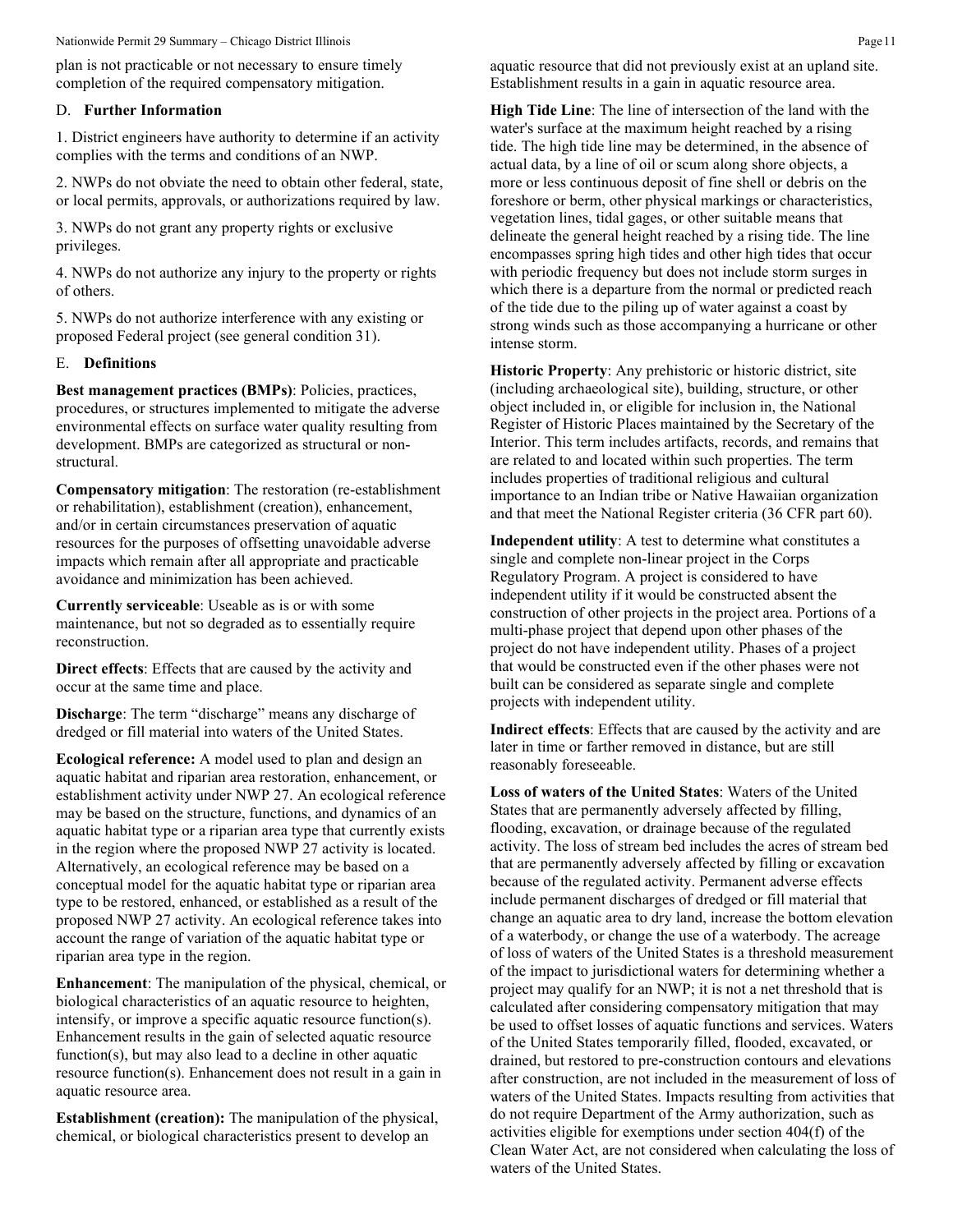**Navigable waters:** Waters subject to section 10 of the Rivers and Harbors Act of 1899. These waters are defined at 33 CFR part 329.

**Non-tidal wetland**: A non-tidal wetland is a wetland that is not subject to the ebb and flow of tidal waters. Non-tidal wetlands contiguous to tidal Start Printed Page 57394waters are located landward of the high tide line (i.e., spring high tide line).

**Open water:** For purposes of the NWPs, an open water is any area that in a year with normal patterns of precipitation has water flowing or standing above ground to the extent that an ordinary high water mark can be determined. Aquatic vegetation within the area of flowing or standing water is either non-emergent, sparse, or absent. Vegetated shallows are considered to be open waters. Examples of "open waters" include rivers, streams, lakes, and ponds.

**Ordinary High Water Mark**: The term ordinary high water mark means that line on the shore established by the fluctuations of water and indicated by physical characteristics such as a clear, natural line impressed on the bank, shelving, changes in the character of soil, destruction of terrestrial vegetation, the presence of litter and debris, or other appropriate means that consider the characteristics of the surrounding areas.

**Perennial stream**: A perennial stream has surface water flowing continuously year-round during a typical year.

**Practicable**: Available and capable of being done after taking into consideration cost, existing technology, and logistics in light of overall project purposes.

**Pre-construction notification:** A request submitted by the project proponent to the Corps for confirmation that a particular activity is authorized by nationwide permit. The request may be a permit application, letter, or similar document that includes information about the proposed work and its anticipated environmental effects. Pre-construction notification may be required by the terms and conditions of a nationwide permit, or by regional conditions. A preconstruction notification may be voluntarily submitted in cases where pre-construction notification is not required and the project proponent wants confirmation that the activity is authorized by nationwide permit.

**Preservation**: The removal of a threat to, or preventing the decline of, aquatic resources by an action in or near those aquatic resources. This term includes activities commonly associated with the protection and maintenance of aquatic resources through the implementation of appropriate legal and physical mechanisms. Preservation does not result in a gain of aquatic resource area or functions.

**Re-establishment**: The manipulation of the physical, chemical, or biological characteristics of a site with the goal of returning natural/historic functions to a former aquatic resource. Re-establishment results in rebuilding a former aquatic resource and results in a gain in aquatic resource area and functions.

**Rehabilitation**: The manipulation of the physical, chemical, or biological characteristics of a site with the goal of repairing natural/historic functions to a degraded aquatic resource. Rehabilitation results in a gain in aquatic resource function, but does not result in a gain in aquatic resource area.

**Restoration**: The manipulation of the physical, chemical, or biological characteristics of a site with the goal of returning natural/historic functions to a former or degraded aquatic resource. For the purpose of tracking net gains in aquatic resource area, restoration is divided into two categories: Reestablishment and rehabilitation.

**Riffle and pool complex**: Riffle and pool complexes are special aquatic sites under the 404(b)(1) Guidelines. Riffle and pool complexes sometimes characterize steep gradient sections of streams. Such stream sections are recognizable by their hydraulic characteristics. The rapid movement of water over a course substrate in riffles results in a rough flow, a turbulent surface, and high dissolved oxygen levels in the water. Pools are deeper areas associated with riffles. A slower stream velocity, a streaming flow, a smooth surface, and a finer substrate characterize pools.

**Riparian areas**: Riparian areas are lands next to streams, lakes, and estuarine-marine shorelines. Riparian areas are transitional between terrestrial and aquatic ecosystems, through which surface and subsurface hydrology connects riverine, lacustrine, estuarine, and marine waters with their adjacent wetlands, non-wetland waters, or uplands. Riparian areas provide a variety of ecological functions and services and help improve or maintain local water quality. (See general condition 23.)

**Shellfish seeding**: The placement of shellfish seed and/or suitable substrate to increase shellfish production. Shellfish seed consists of immature individual shellfish or individual shellfish attached to shells or shell fragments (i.e., spat on shell). Suitable substrate may consist of shellfish shells, shell fragments, or other appropriate materials placed into waters for shellfish habitat.

**Single and complete linear project:** A linear project is a project constructed for the purpose of getting people, goods, or services from a point of origin to a terminal point, which often involves multiple crossings of one or more waterbodies at separate and distant locations. The term "single and complete project" is defined as that portion of the total linear project proposed or accomplished by one owner/developer or partnership or other association of owners/developers that includes all crossings of a single water of the United States (i.e., a single waterbody) at a specific location. For linear projects crossing a single or multiple waterbodies several times at separate and distant locations, each crossing is considered a single and complete project for purposes of NWP authorization. However, individual channels in a braided stream or river, or individual arms of a large, irregularly shaped wetland or lake, etc., are not separate waterbodies, and crossings of such features cannot be considered separately.